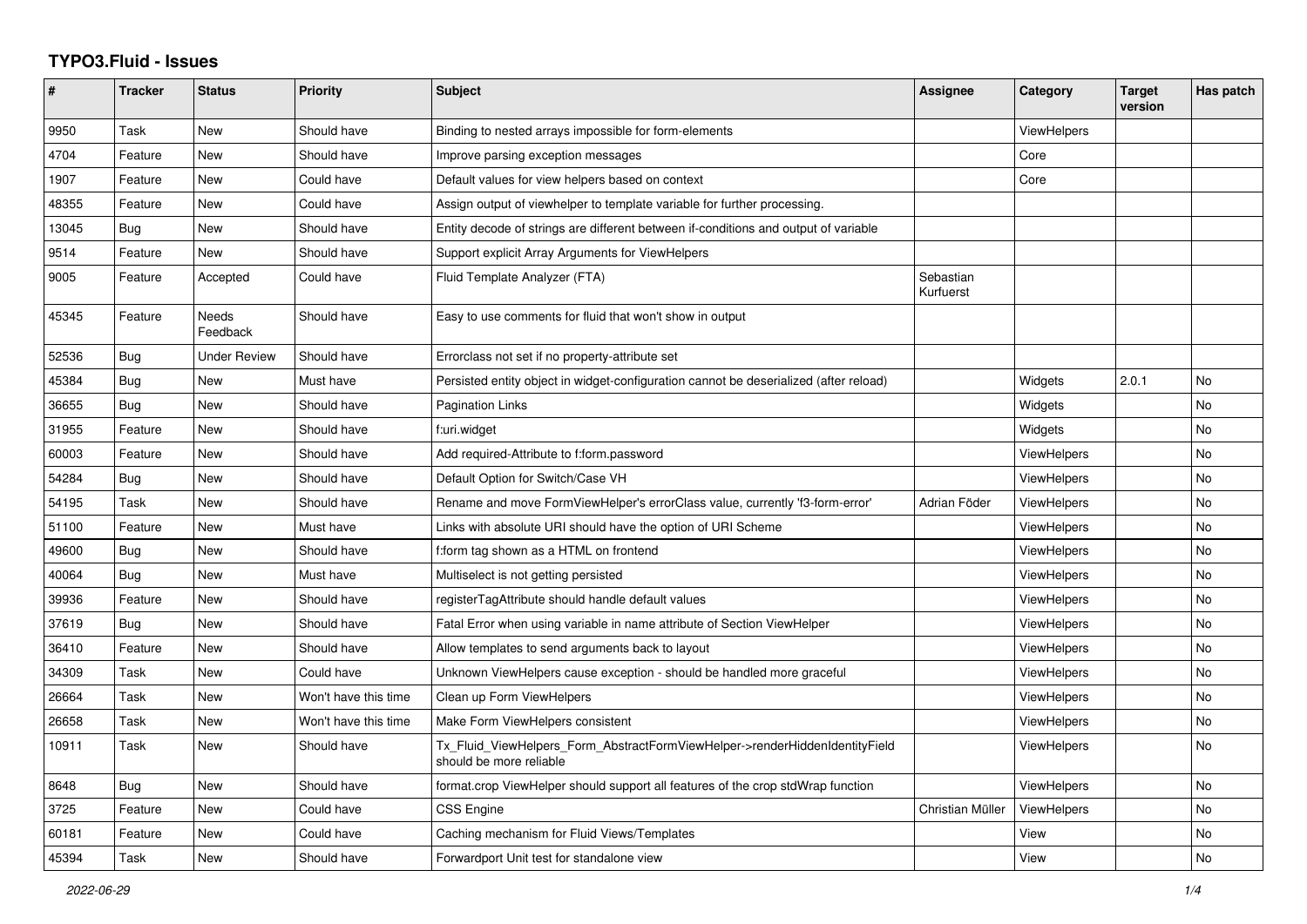| #     | <b>Tracker</b> | <b>Status</b> | <b>Priority</b> | <b>Subject</b>                                                                                | <b>Assignee</b>        | Category | <b>Target</b><br>version | Has patch |
|-------|----------------|---------------|-----------------|-----------------------------------------------------------------------------------------------|------------------------|----------|--------------------------|-----------|
| 43072 | Task           | New           | Should have     | Remove TOKENS for adding templates fallback in Backporter                                     |                        | View     |                          | <b>No</b> |
| 38369 | Bug            | New           | Must have       | Resource ViewHelpers should not fall back to request package                                  |                        | View     |                          | No        |
| 62346 | Feature        | New           | Could have      | f:comment should have high precende                                                           |                        | Core     | 3.x                      | No        |
| 39990 | Bug            | New           | Should have     | Same form twice in one template: hidden fields for empty values are only rendered<br>once     |                        | Core     |                          | <b>No</b> |
| 33551 | Bug            | New           | Must have       | View helper values break out of a partial scope                                               | Sebastian<br>Kurfuerst | Core     |                          | <b>No</b> |
| 30555 | Feature        | New           | Could have      | Make TagBuilder more extensible                                                               |                        | Core     |                          | No        |
| 27607 | Bug            | <b>New</b>    | Must have       | Make Fluid comparisons work when first element is STRING, second is NULL.                     |                        | Core     |                          | <b>No</b> |
| 12863 | Bug            | New           | Should have     | Attributes of a viewhelper can't contain a '-'                                                | Sebastian<br>Kurfuerst | Core     |                          | No        |
| 10472 | Feature        | New           | Could have      | Fluid Standalone distribution                                                                 |                        | Core     |                          | No        |
| 3481  | Bug            | New           | Should have     | Use ViewHelperVariableContainer in PostParseFacet                                             |                        | Core     |                          | No        |
| 60271 | Feature        | New           | Should have     | Paginate viewhelper, should also support arrays                                               |                        |          |                          | No        |
| 58983 | Bug            | New           | Should have     | format.date does not respect linebreaks and throws exception                                  |                        |          |                          | No        |
| 58921 | Bug            | New           | Should have     | f:form.* VHs crash if NOT inside f:form but followed by f:form                                |                        |          |                          | No        |
| 57885 | Bug            | New           | Must have       | Inputs are cleared from a second form if the first form produced a vallidation error          |                        |          |                          | No        |
| 56237 | Task           | New           | Should have     | in-line (Condition) View Helpers should not evaluate on parsing                               |                        |          |                          | No        |
| 52591 | Bug            | New           | Should have     | The Pagination Widget broken for joined objects                                               |                        |          |                          | No        |
| 52419 | Bug            | <b>New</b>    | Should have     | Wrong PHPDocs notation for default value inline f:translate viewhelper                        |                        |          | 2.0                      | No        |
| 51277 | Feature        | New           | Should have     | ViewHelper context should be aware of actual file occurrence                                  |                        |          |                          | No        |
| 49038 | Bug            | New           | Must have       | form.select does not select the first item if prependOptionValue is used                      |                        |          |                          | <b>No</b> |
| 47669 | Task           | New           | Should have     | FormViewHelper does not define the default request method                                     |                        |          |                          | No        |
| 46545 | Feature        | New           | Should have     | Better support for arrays in options of SelectViewHelper                                      |                        |          |                          | No        |
| 45153 | Feature        | New           | Should have     | f:be.menus.actionMenuItem - Detection of the current select option is insufficient            |                        |          |                          | <b>No</b> |
| 43071 | Task           | New           | Should have     | Remove TOKENS for adding fallback teplates in B                                               |                        |          |                          | No        |
| 42743 | Task           | New           | Should have     | Remove inline style for hidden form fields                                                    |                        |          |                          | <b>No</b> |
| 42397 | Feature        | New           | Should have     | Missing viewhelper for general links                                                          |                        |          |                          | No        |
| 40081 | Feature        | New           | Should have     | Allow assigned variables as keys in arrays                                                    |                        |          |                          | No        |
| 38130 | Feature        | New           | Should have     | Checkboxes and multiple select fields should have an assignable default value                 |                        |          |                          | No        |
| 37095 | Feature        | New           | Should have     | It should be possible to set a different template on a Fluid TemplateView inside an<br>action | Christopher<br>Hlubek  |          |                          | No        |
| 33215 | Feature        | New           | Should have     | RFC: Dynamic values in ObjectAccess paths                                                     |                        |          |                          | No        |
| 28554 | Bug            | New           | Should have     | (v4) implement feature flag to disable caching                                                |                        |          |                          | No        |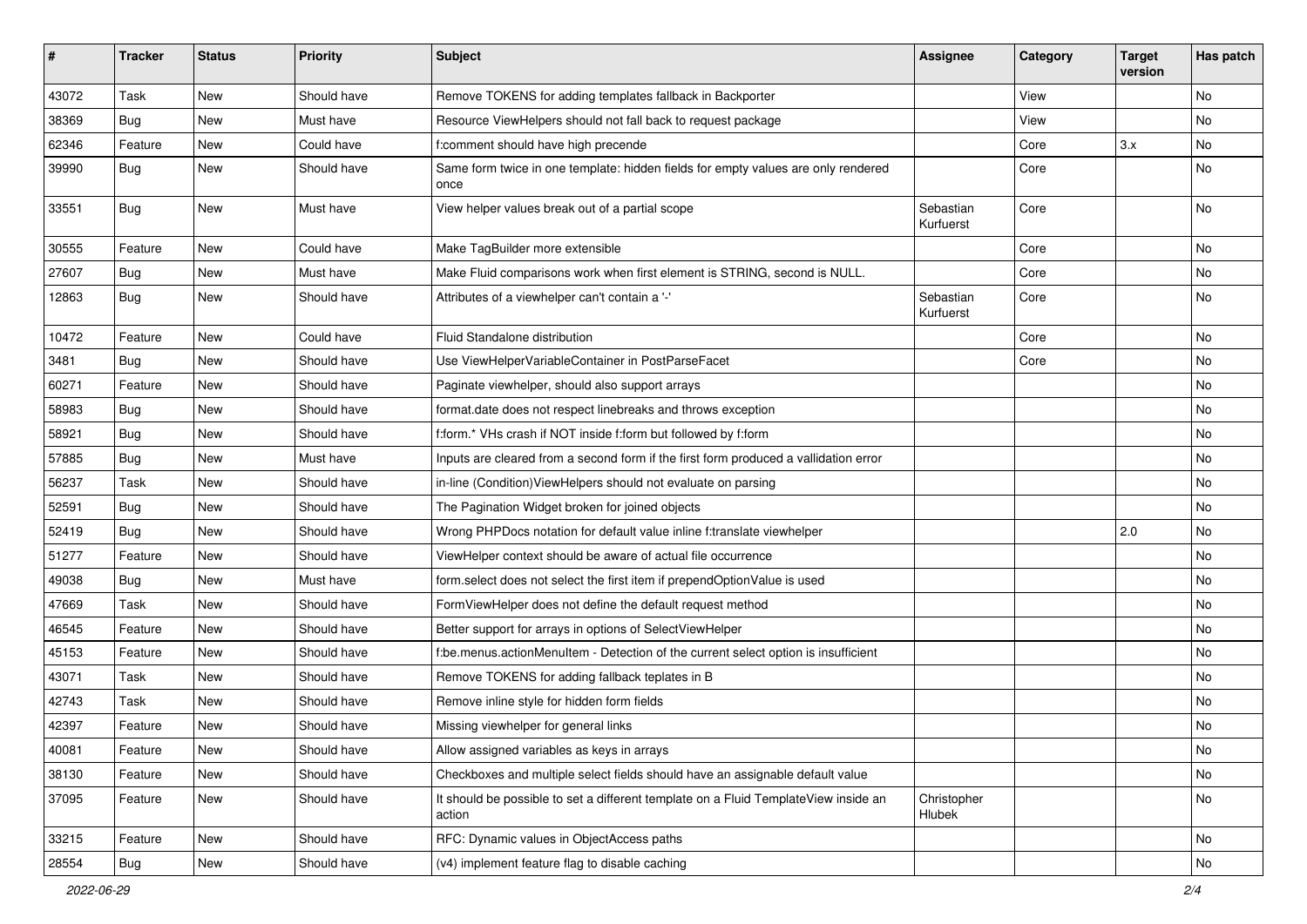| #     | <b>Tracker</b> | <b>Status</b>       | <b>Priority</b> | Subject                                                                                                     | <b>Assignee</b>             | Category    | <b>Target</b><br>version | Has patch |
|-------|----------------|---------------------|-----------------|-------------------------------------------------------------------------------------------------------------|-----------------------------|-------------|--------------------------|-----------|
| 28553 | Bug            | New                 | Should have     | improve XHProf test setup                                                                                   |                             |             |                          | No        |
| 28552 | Bug            | New                 | Should have     | (v5) write ViewHelper test for compiled run; adjust functional test to do two passes<br>(uncached & cached) |                             |             |                          | No        |
| 28550 | Bug            | New                 | Should have     | (v4) make widgets cacheable, i.e. not implement childnodeaccess interface                                   |                             |             |                          | No        |
| 28549 | Bug            | New                 | Should have     | make widgets cacheable, i.e. not implement childnodeaccess interface                                        |                             |             |                          | No        |
| 5933  | Feature        | Accepted            | Should have     | Optional section rendering                                                                                  | Sebastian<br>Kurfuerst      | ViewHelpers |                          | No        |
| 28551 | Bug            | Accepted            | Should have     | (v4) backport VHTest                                                                                        | Sebastian<br>Kurfuerst      |             |                          | <b>No</b> |
| 36662 | Bug            | Needs<br>Feedback   | Should have     | Checked state isn't always correct when property is collection                                              | Kevin Ulrich<br>Moschallski | ViewHelpers | 1.1.1                    | No        |
| 33628 | Bug            | Needs<br>Feedback   | Must have       | Multicheckboxes (multiselect) for Collections don't work                                                    | Christian Müller            | ViewHelpers |                          | No        |
| 8491  | Task           | Needs<br>Feedback   | Should have     | link.action and uri.action differ in absolute argument                                                      | Karsten<br>Dambekalns       | ViewHelpers |                          | No        |
| 46289 | Bug            | Needs<br>Feedback   | Should have     | Enable Escaping Interceptor in XML request format                                                           |                             | View        | 2.0.1                    | No        |
| 8989  | Feature        | Needs<br>Feedback   | Could have      | Search path for fluid template files                                                                        |                             | View        |                          | No        |
| 33394 | Feature        | Needs<br>Feedback   | Should have     | Logical expression parser for BooleanNode                                                                   | <b>Tobias Liebig</b>        | Core        |                          | No        |
| 46091 | Task           | Needs<br>Feedback   | Should have     | Show source file name and position on exceptions during parsing                                             |                             |             |                          | No        |
| 3291  | Feature        | Needs<br>Feedback   | Should have     | Cacheable viewhelpers                                                                                       |                             |             |                          | No        |
| 53806 | Bug            | <b>Under Review</b> | Should have     | Paginate widget maximumNumberOfLinks rendering wrong number of links                                        | <b>Bastian</b><br>Waidelich | Widgets     |                          | <b>No</b> |
| 65424 | Bug            | <b>Under Review</b> | Should have     | SelectViewHelper must respect option(Value Label)Field for arrays                                           |                             | ViewHelpers |                          | No        |
| 59057 | Bug            | <b>Under Review</b> | Must have       | Hidden empty value fields shoud be disabled when related field is disabled                                  | <b>Bastian</b><br>Waidelich | ViewHelpers |                          | No        |
| 44234 | Bug            | <b>Under Review</b> | Should have     | selectViewHelper's sorting does not respect locale collation                                                |                             | ViewHelpers | 2.1                      | No        |
| 43346 | Feature        | Under Review        | Should have     | Allow property mapping configuration via template                                                           | Karsten<br>Dambekalns       | ViewHelpers | 2.1                      | No        |
| 40998 | <b>Bug</b>     | <b>Under Review</b> | Should have     | Missing parent request namespaces in form field name prefix                                                 | Sebastian<br>Kurfuerst      | ViewHelpers | 1.1.1                    | No        |
| 34682 | Bug            | <b>Under Review</b> | Should have     | Radio Button missing checked on validation error                                                            |                             | ViewHelpers |                          | No        |
| 46257 | Feature        | <b>Under Review</b> | Should have     | Add escape sequence support for Fluid                                                                       |                             | Core        |                          | No        |
| 55008 | Bug            | <b>Under Review</b> | Should have     | Interceptors should be used in Partials                                                                     | Christian Müller            |             |                          | No        |